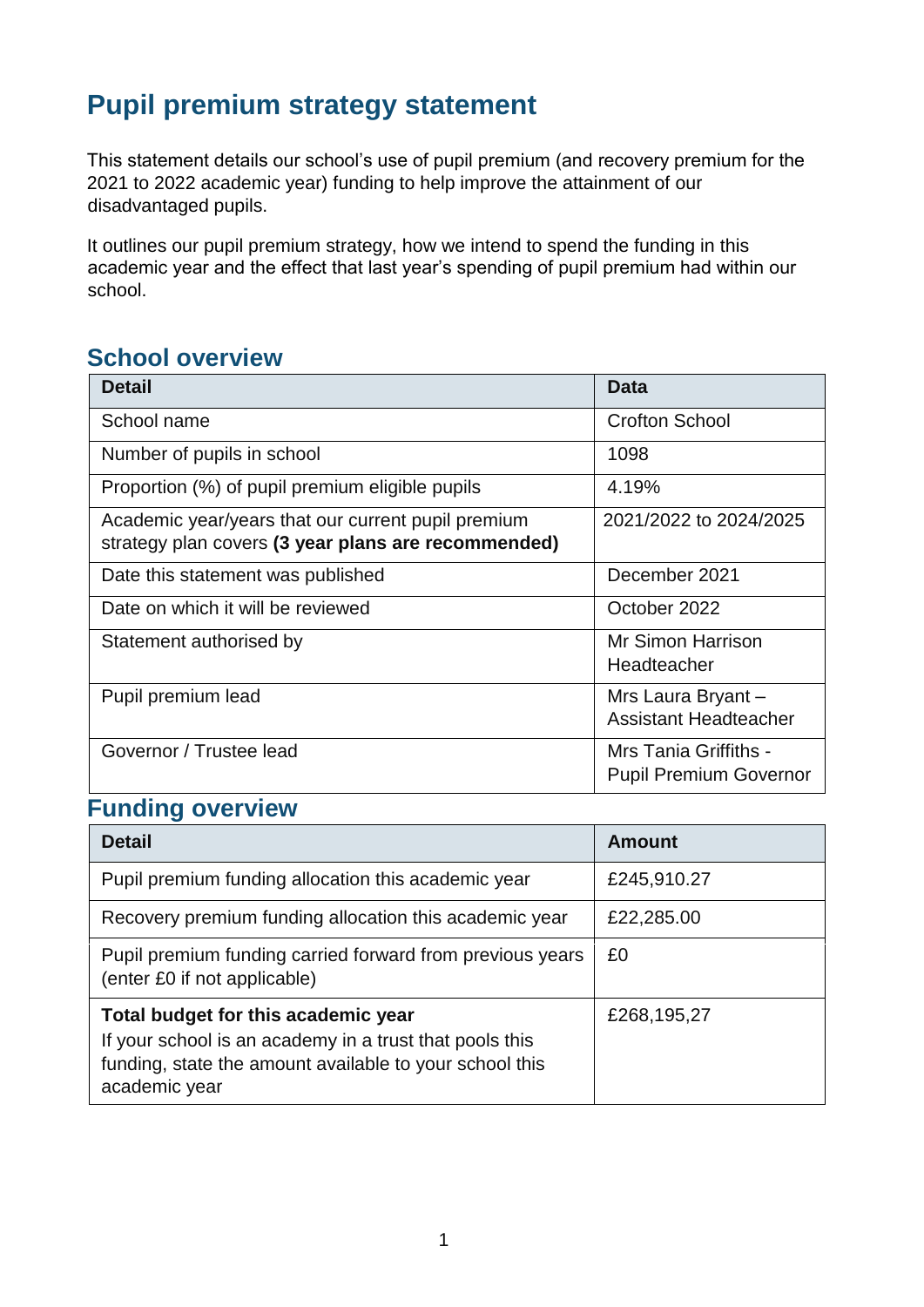## **Part A: Pupil premium strategy plan**

#### **Statement of intent**

At Crofton school, our objective is to ensure equality of ambition for all, so that every student can access the same life chances, opportunities, and experiences, irrespective of background, cultural experience, gender, or ability. Ultimately, we should no longer need to talk about specific groups / characteristics – all strategy will be based only on identified learning need.

This strategy will outline how we aim to remove as many barriers to achievement as we can to ensure our vulnerable / disadvantaged students

- progress at the same rate as others
- know how to get help and are comfortable doing so
- stay safe
- are well rounded members of our community.

The focus of our pupil premium strategy is to support disadvantaged pupils to achieve these aims, including progress for those with high prior attainment. We will consider the challenges faced by other vulnerable students, such as those who have a social worker and young carers. The activity we have outlined in this statement is also intended to support their needs, regardless of whether they are pupil premium or not.

High-quality teaching and learning is at the heart of our approach, with a focus on areas in which disadvantaged pupils require the most support. Our school improvement plan outlines our priority areas – Literacy, Metacognition & Retrieval practice, Homelearning and Feedback & Dialogue. We believe that a whole school focus on these areas will enable all students to be effective learners and will help students recover any gaps that persist following the disruption to learning during the last year. Diagnostic assessment will ensure that our approach will be responsive to both common challenges and individual needs, and will be a whole school approach in which all staff take responsibility for disadvantaged student' outcomes and raise expectations of what they can achieve. Targeted academic support both in class and through pastoral interventions are also an important part of our strategy to remove barriers to learning for our disadvantaged students, and wider strategies that support our students' sense of belonging in Crofton School, through leadership, pride in their learning environment, and an ethos of kindness to others, ambition for their future, and the diligence needed to achieve this lies at the heart of our strategy.

#### **Challenges**

This details the key challenges to achievement that we have identified among our disadvantaged pupils.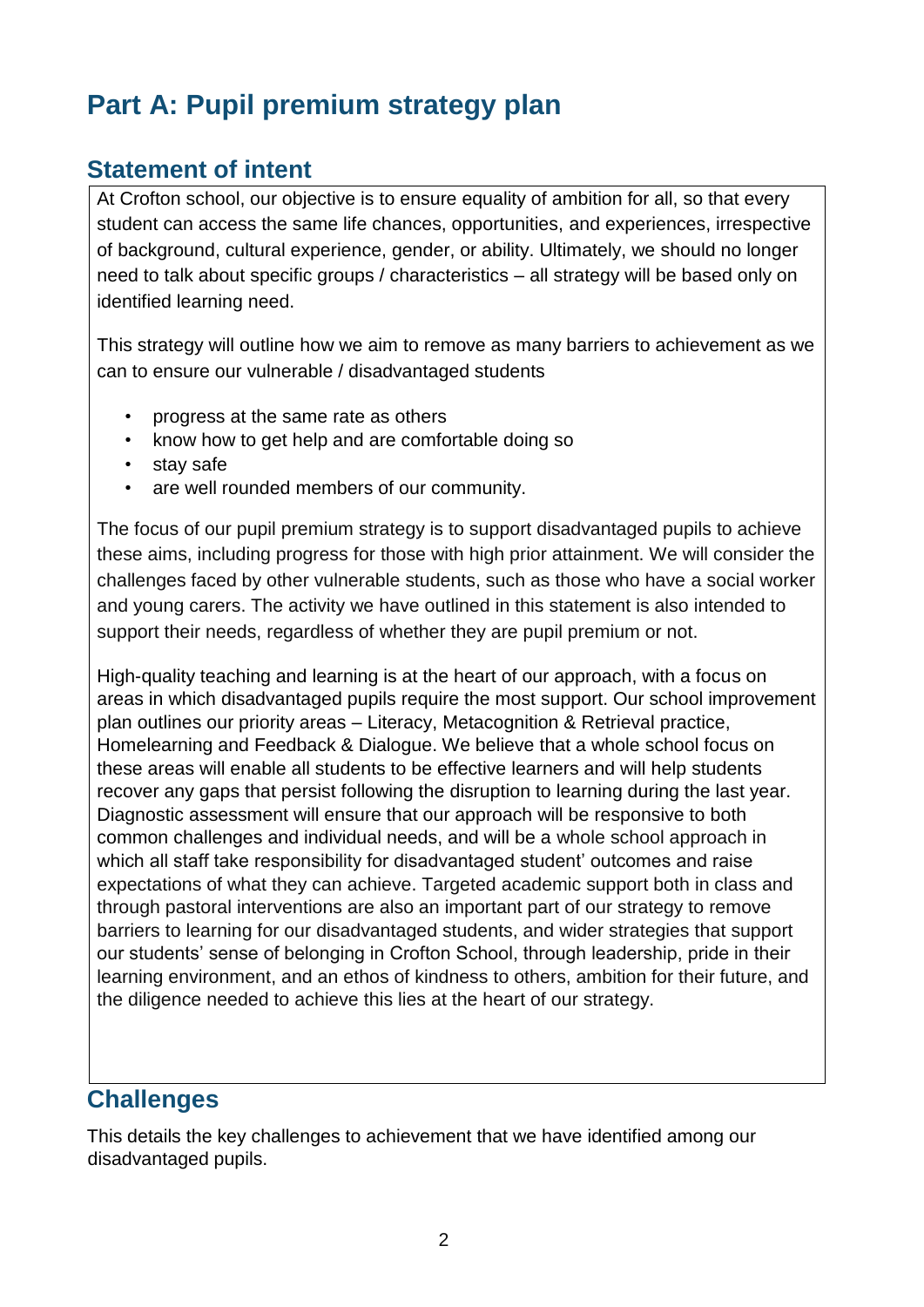| <b>Challenge</b><br>number | <b>Detail of challenge</b>                                                                                                                                                                                                                                                                                                                                                                                                                                                                                                                                                                                                                                                                                                                                                                                                                                                                                                                                                                                                        |
|----------------------------|-----------------------------------------------------------------------------------------------------------------------------------------------------------------------------------------------------------------------------------------------------------------------------------------------------------------------------------------------------------------------------------------------------------------------------------------------------------------------------------------------------------------------------------------------------------------------------------------------------------------------------------------------------------------------------------------------------------------------------------------------------------------------------------------------------------------------------------------------------------------------------------------------------------------------------------------------------------------------------------------------------------------------------------|
| 1                          | Assessments on entry to Year 7 in Maths last year indicate that 58% of our<br>Pupil Premium students arrive below their age-related expectations compared<br>to 41% of their peers. Subsequent Internal assessments show that this gap<br>remains at Year 11 - 16% at 4+, 13% at 5+and 20% at 7+ (2021 TAG)                                                                                                                                                                                                                                                                                                                                                                                                                                                                                                                                                                                                                                                                                                                       |
| 2                          | The English attainment of disadvantaged students is generally lower than that<br>of their peers. Disadvantaged students generally have lower levels of reading<br>comprehension than their peers. Accelerated Reader assessments show PP<br>students at or above the national benchmark is 18% lower than overall Year 7<br>data. 1/4 of all 'On Watch' students on Accelerated Reader are PP. 1/3 of all<br>Accelerated Reader students needing urgent intervention are PP. The average<br>reading age of our Year 7 PP students is 10:05 (Oct 2021). This is 8 months<br>lower than the average reading age across Year 7 as a whole. NGRT<br>standardised scores show that in year 7, 13% of PP students are below<br>expected levels compared to 6% of their peers. These gaps are<br>sustained to Year 11, especially at the 5+ where the gap in English is<br>21%. Meetings with foundation subject leaders report that it is poor literacy<br>skills that are a barrier to learning for KS3 PP students that are below ARE |
| 3                          | Transition – students arrive with gaps in their learning and achievement.<br>Summer 2021 teacher assessed data shows that in Year 7, 54% of PP<br>students were below Age Related Expectations (ARE) in English (non-pp 33%),<br>51% in Maths (non-pp 25%), and 33% in Science (non-pp 19%). In Year<br>8 41% of PP students were below ARE in English (non-pp 24%), 22% in Maths<br>(non-pp 21%), and 27% in Science (non-pp 22%). In Year 9 57% of PP<br>students were below ARE in English (non-pp 34%), 30% in Maths (non-pp<br>12%), and 19% in Science (non-pp 21%). The gaps in learning and<br>achievement are widest in English                                                                                                                                                                                                                                                                                                                                                                                          |
| 4                          | Parental engagement with school impacts on some vulnerable students being<br>ready to learn – having parental support in coming to school with the right<br>breakfast / uniform / equipment / aspirations. Evidence from PG data and<br>student voice shows that our vulnerable students are less likely to work<br>independently at school and at home. 21% of PP students have Attitude to<br>Learning grades of 3 or 4, compared to 13% of non-PP. 16% of PP students<br>have Home Learning grades of 3 or 4, compared to 11% of non-PP.<br>The attendance at Parents Evening of parents of PP students tends to<br>deteriorate as students move up the school. Although the gap in attendance<br>between PP and non-PP parents is not significant in year 7 and 8 (9% and<br>+3% in 2020/21), it rose to 34% Year 9, 24% for Year 10, and 32% for Year 11.                                                                                                                                                                    |
| 5                          | Our analysis of attendance data, observations and discussions with pupils and<br>families have identified social and emotional issues for many pupils, such as<br>anxiety, depression (diagnosed by medical professionals) and low self-esteem.<br>This is partly driven by concern about catching up lost learning and                                                                                                                                                                                                                                                                                                                                                                                                                                                                                                                                                                                                                                                                                                           |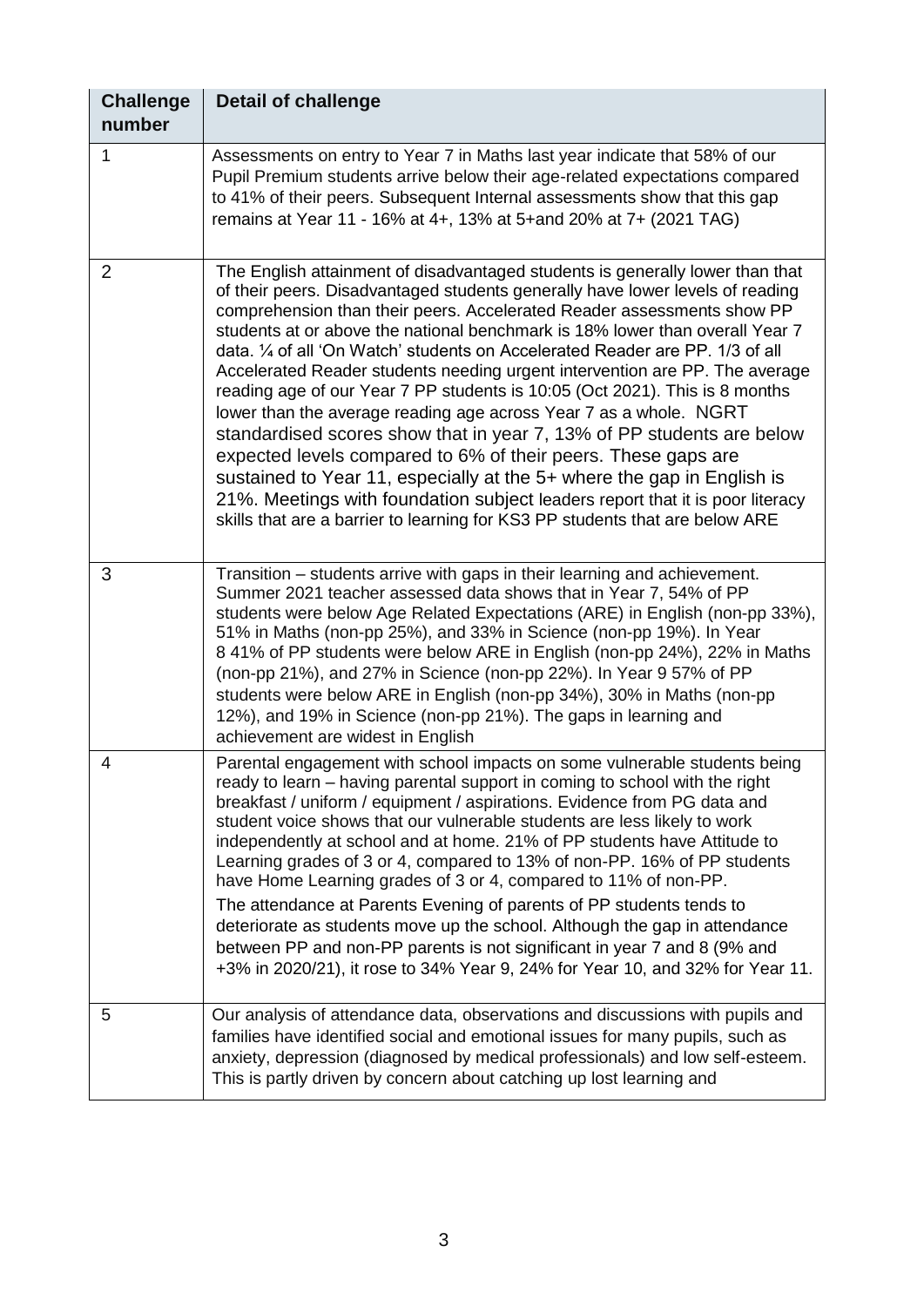|                | exams/future prospects, and the lack of enrichment opportunities due to the                                                                                                                                                                                                                                                                                                                                                                                                                                                                                                          |
|----------------|--------------------------------------------------------------------------------------------------------------------------------------------------------------------------------------------------------------------------------------------------------------------------------------------------------------------------------------------------------------------------------------------------------------------------------------------------------------------------------------------------------------------------------------------------------------------------------------|
|                | pandemic. These challenges particularly affect disadvantaged pupils, including                                                                                                                                                                                                                                                                                                                                                                                                                                                                                                       |
|                | their attainment.                                                                                                                                                                                                                                                                                                                                                                                                                                                                                                                                                                    |
|                | During the pandemic, teacher referrals for support markedly increased. 109<br>pupils (40 of whom are disadvantaged) in Years 7-10 currently require<br>additional support with social and emotional needs, and are currently receiving<br>1:1 intervention, either in school or with external providers. In addition, our<br>persistent absent rate has risen from 14.88% in Autumn 2020 to 22.27% in<br>Autumn 2021                                                                                                                                                                 |
| 6              | Attendance of disadvantaged pupils is lower than their peers, causing more<br>gaps in their learning and impacting on their attainment. Over the last 3 years<br>the Gap in attendance between PP and non-PP students has ranged from<br>3.03% - 5.49%%. Vulnerable students are more likely to be persistently absent<br>than their peers. 24-44% of PP students have been persistently absent,<br>compared to 6-17% of their peers. We have identified links between pupils<br>below ARE in KS3 and their attendance, and the performance of KS4 students<br>in GCSE examinations. |
| $\overline{7}$ | The behaviour of some students in lessons and outside of school is impacting<br>on their access to learning in lessons. 21% of PP students have Attitude to<br>Learning grades of 3 or 4, compared to 13% of non-PP. Last year 23% of<br>behaviour points were accrued by PP students against a PP population of<br>12.6%, 39% of all exclusions were of PP students.                                                                                                                                                                                                                |
| 8              | Weak revision skills and lack of metacognitive strategies impact on attainment<br>at GCSE. This is evident across the curriculum, in specific subjects which have<br>been identified through SLT surgeries and feature on the SIP.                                                                                                                                                                                                                                                                                                                                                   |

#### **Intended outcomes**

This explains the outcomes we are aiming for **by the end of our current strategy plan**, and how we will measure whether they have been achieved.

| Intended outcome                                                                                                                                                                      | <b>Success criteria</b>                                                                                                                                                                                                                                                                                                            |
|---------------------------------------------------------------------------------------------------------------------------------------------------------------------------------------|------------------------------------------------------------------------------------------------------------------------------------------------------------------------------------------------------------------------------------------------------------------------------------------------------------------------------------|
| To raise the attainment of KS4 pupils resulting<br>in stronger KS4 outcomes                                                                                                           | By the end of our current plan in 2023/4,<br>2024 outcomes for FSM6 will demonstrate<br>An average Attainment 8 score of 4.1<br>4+ 72% and 5+ 46% for E&M                                                                                                                                                                          |
| To improve the literacy skills and vocabulary of<br>disadvantaged pupils who struggle to access<br>texts across the curriculum, and answer<br>questions that require extended writing | Reading comprehension skills demonstrate<br>improved comprehension skills among<br>disadvantaged pupils and a smaller disparity<br>between the scores of disadvantaged pupils<br>and their non-disadvantaged peers. Teachers<br>should also have recognised this<br>improvement through engagement in lessons<br>and book scrutiny |
| To reduce progress gaps in KS3 by<br>identifying students transitioning to our school<br>with gaps in the basic skills                                                                | The gap between PP and non-PP students<br>achieving age related expectations will show<br>that its reducing for each year group as they<br>move through KS3. This will translate to<br>decreased gap in Progress 8 scores at the<br>end of Year 11                                                                                 |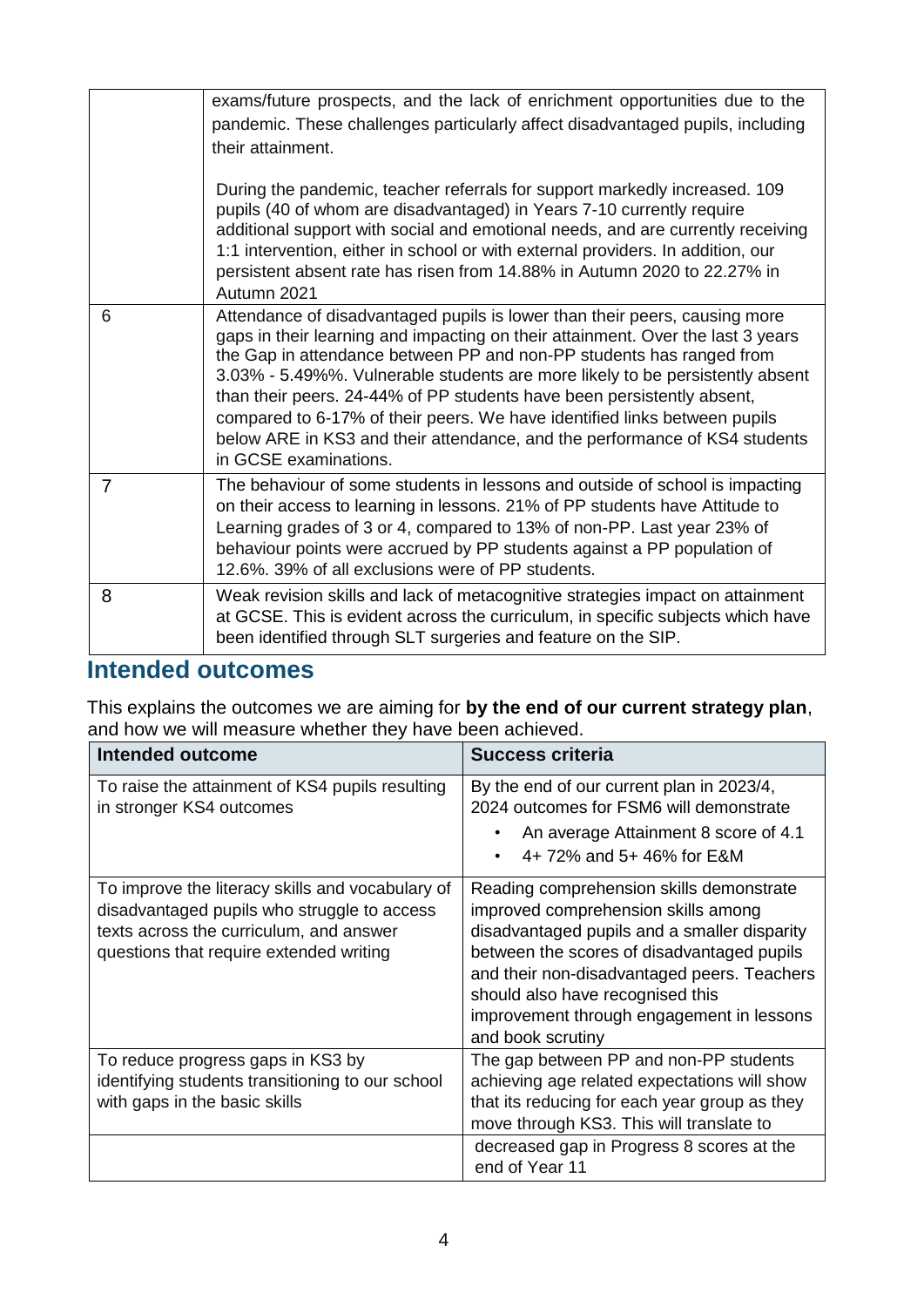| To improve the attendance of disadvantaged<br>students and reduce instances of persistent<br>absence                                                                                                                    | Sustained high attendance for 2024/25<br>demonstrated by:                                                                                                                                                               |
|-------------------------------------------------------------------------------------------------------------------------------------------------------------------------------------------------------------------------|-------------------------------------------------------------------------------------------------------------------------------------------------------------------------------------------------------------------------|
|                                                                                                                                                                                                                         | • the overall absence rate for all pupils<br>being no more than 5%, and the<br>attendance gap between<br>disadvantaged pupils and their<br>non-disadvantaged peers being<br>reduced by 1%.                              |
|                                                                                                                                                                                                                         | To reduce the percentage of<br>disadvantaged students who are<br>persistently absent by 5% each year over<br>the next 3 years                                                                                           |
| Improved metacognitive and selfregulatory<br>skills among disadvantaged pupils across<br>all subjects.                                                                                                                  | Teacher reports and class observations<br>suggest disadvantaged pupils are more<br>able to monitor and regulate their own<br>learning. This finding is supported by<br>Improved Home Learning grades for PP<br>students |
| To increase the engagement of the<br>parents of some vulnerable students to<br>support their child's access to learning in<br>school to consequently improve the<br>attitude to learning of some vulnerable<br>students | Attendance at parents evening by<br>parents of PP students will rise by 10%<br>in KS4, and the gap between the<br>Attitude to Learning grades 3 and 4 of<br>PP students and their non-PP peers will<br>halve.           |

### **Activity in this academic year**

This details how we intend to spend our pupil premium (and recovery premium funding) **this academic year** to address the challenges listed above.

#### **Teaching (for example, CPD, recruitment and retention)**

#### Budgeted cost: £20,000

| <b>Activity</b> | Evidence that supports this | <b>Challenge</b> |
|-----------------|-----------------------------|------------------|
|                 | approach                    | number(s)        |
|                 |                             | addressed        |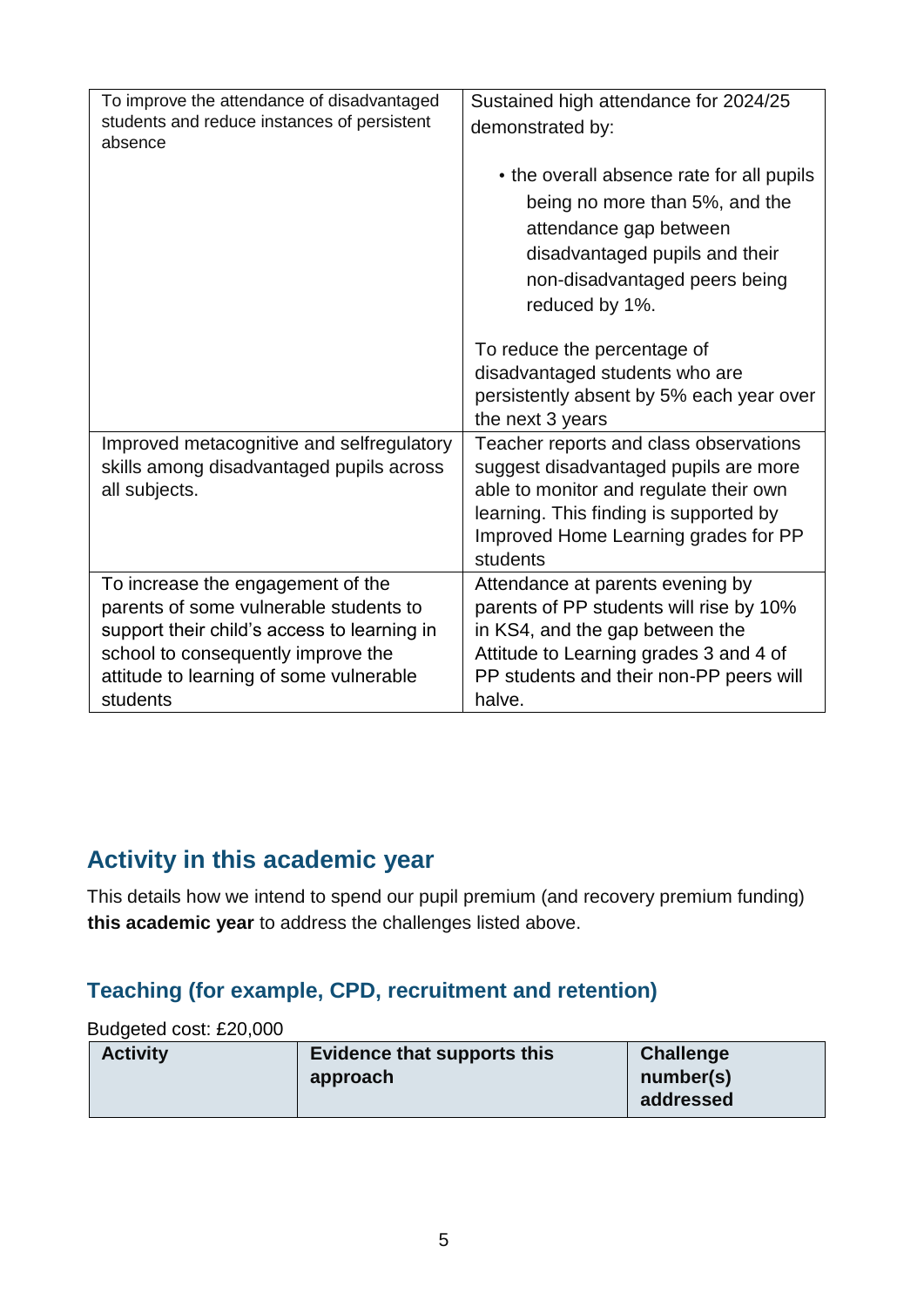| Developing                                   | Teaching metacognitive strategies to       | 8    |
|----------------------------------------------|--------------------------------------------|------|
| metacognitive and                            | pupils can be an inexpensive method        |      |
| selfregulation skills in                     | to help pupils become more                 |      |
| all pupils.                                  | independent learners. There is             |      |
|                                              | particularly strong evidence that it can   |      |
| This will involve                            | have a positive impact on maths            |      |
| ongoing teacher                              | attainment:                                |      |
| training and a lead                          |                                            |      |
| teacher with a TLR                           | <b>Metacognition and self-regulation  </b> |      |
| It will first be                             | <b>Toolkit Strand   Education</b>          |      |
| delivered through the                        | <b>Endowment Foundation   EEF</b>          |      |
| tutor programme then                         |                                            |      |
| rolled out through                           |                                            |      |
| subject areas                                |                                            |      |
|                                              |                                            |      |
| Online packages will                         |                                            |      |
| be purchased (for                            |                                            |      |
| example GCSE Pod,                            |                                            |      |
| Educake) that support<br>students            |                                            |      |
| metacognitive revision                       |                                            |      |
| strategies                                   |                                            |      |
| Improving literacy in all                    | Acquiring disciplinary literacy is key for | 2, 3 |
| subject areas in line                        | students as they learn new, more           |      |
| with recommendations                         | complex concepts in each subject:          |      |
|                                              |                                            |      |
|                                              |                                            |      |
| in the EEF <b>Improving</b>                  | <b>Improving Literacy in Secondary</b>     |      |
| <b>Literacy in Secondary</b>                 | <b>Schools</b>                             |      |
| Schools guidance.                            |                                            |      |
| We will fund                                 | Reading comprehension, vocabulary          |      |
| professional                                 | and other literacy skills are heavily      |      |
| development focussed                         | linked with attainment in maths and        |      |
| on each teacher's                            | English and the humanities:                |      |
|                                              |                                            |      |
| subject area. Bedrock                        | word-gap.pdf (oup.com.cn)                  |      |
| will be purchased for                        |                                            |      |
| delivery in KS3 tutor                        |                                            |      |
| time and English home<br>learning to improve |                                            |      |
| vocabulary acquisition.                      |                                            |      |
|                                              |                                            |      |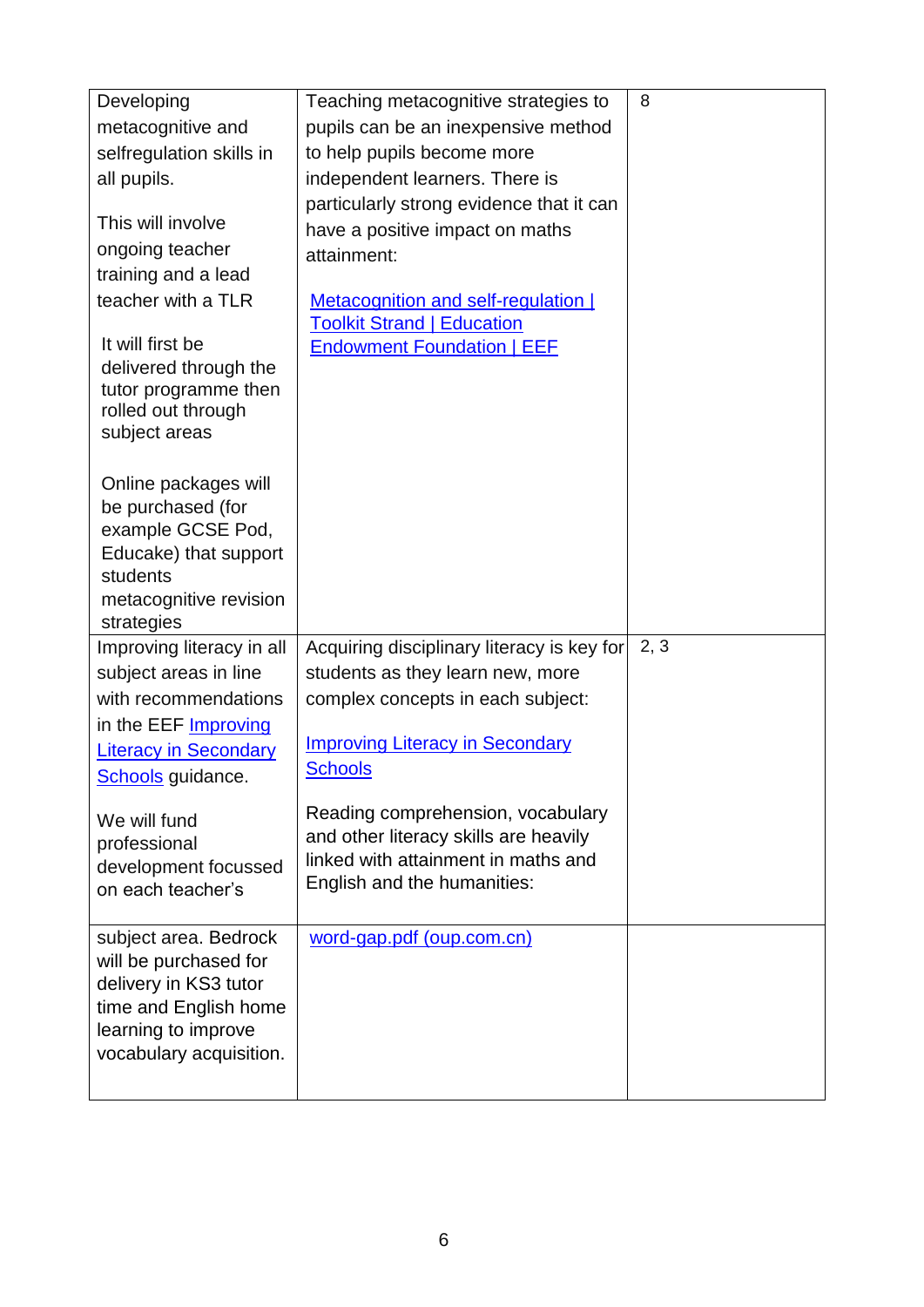#### **Targeted academic support (for example, tutoring, one-to-one support structured interventions)**

### Budgeted cost: £147,000

| <b>Activity</b>                                                                                                                                                                                                                                                                                                                                                                                                                                                       | Evidence that supports this approach                                                                                                                                                                                                                                                                                                                                                                                                                                                                                                                                                                                                                                                                                                                                                                        | <b>Challeng</b><br>e<br>number(s)<br>addresse<br>$\mathbf d$ |
|-----------------------------------------------------------------------------------------------------------------------------------------------------------------------------------------------------------------------------------------------------------------------------------------------------------------------------------------------------------------------------------------------------------------------------------------------------------------------|-------------------------------------------------------------------------------------------------------------------------------------------------------------------------------------------------------------------------------------------------------------------------------------------------------------------------------------------------------------------------------------------------------------------------------------------------------------------------------------------------------------------------------------------------------------------------------------------------------------------------------------------------------------------------------------------------------------------------------------------------------------------------------------------------------------|--------------------------------------------------------------|
| We will fund 5<br>Student support<br>leaders who will<br>work with<br>disadvantaged<br>students on<br>targeted<br>intervention for<br>Maths, Literacy,<br>and supporting<br>Home Learning<br>In KS3 they will<br>run targeted<br>intervention<br>afterschool and in<br>tutor time<br>Literacy $-$<br>reading<br>club,<br><b>Bedrock</b><br>intervention<br>, spelling<br>and<br>grammar<br>intervention<br>, debate<br>club<br>Maths $-$<br><b>Maths</b><br>retrieval | Tuition targeted at specific needs and knowledge<br>gaps can be an effective method to support low<br>attaining pupils or those falling behind, both one-<br>toone:<br>One to one tuition   EEF<br>(educationendowmentfoundation.org.uk)<br>And in small groups:<br>Small group tuition   Toolkit Strand   Education<br><b>Endowment Foundation   EEF</b><br>EEF findings show that Homework has a positive<br>impact on average (+5 months), particularly with pupils in<br>secondary schools. Some pupils may not have a quiet<br>space for home learning - it is important for schools to<br>consider how home learning can be supported (e.g.<br>through providing homework clubs for pupils).<br>https://educationendowmentfoundation.org.uk/educ<br>ation-evidence/teaching-learning-toolkit/homework | 1, 2, 3, 4                                                   |

| intervention<br>using<br><b>Mymaths</b><br>and<br>Mathswatc<br>h  |  |
|-------------------------------------------------------------------|--|
| Home<br>$\bullet$<br>$learning -$<br>KS3<br>homelearni<br>ng club |  |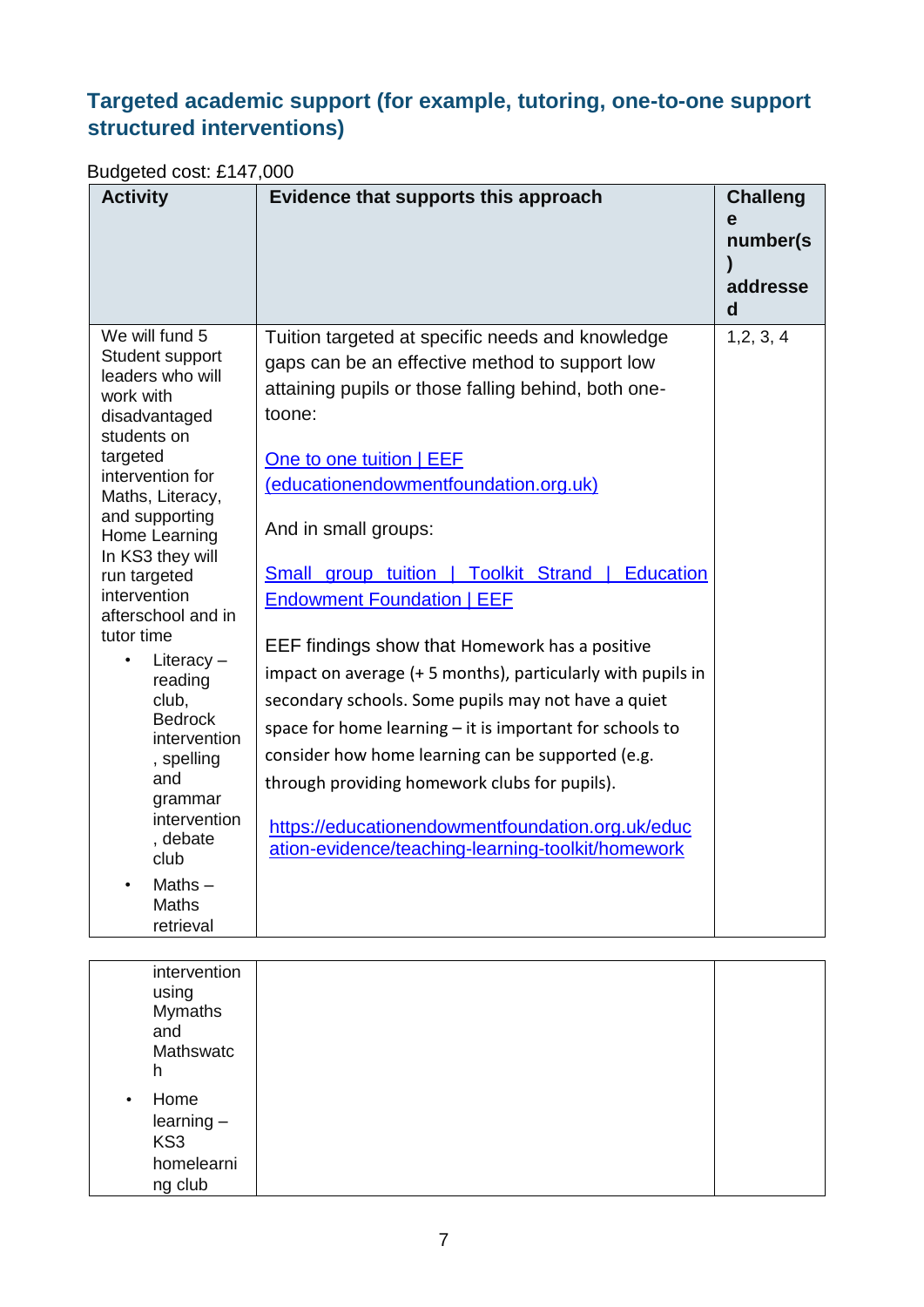| We have<br>appointed a<br>member of staff<br>to lead targeted<br>Period 6<br>provision in the<br>RIC for Year 10<br>and 11 students.<br>Focus on closing<br>knowledge gaps<br>and supporting<br>with catch-up as<br>identified through<br>lockdown. This<br>will be bespoke<br>interventions<br>directed by<br>subject teachers<br>and will run at<br>tutor times and<br>after school. | Tuition targeted at specific needs and knowledge<br>gaps can be an effective method to support low<br>attaining pupils or those falling behind, both one-<br>toone:<br>One to one tuition   EEF<br>(educationendowmentfoundation.org.uk)<br>And in small groups:<br><b>Small group tuition   Toolkit Strand   Education</b><br><b>Endowment Foundation   EEF</b><br>Teaching metacognitive strategies to pupils can be<br>an inexpensive method to help pupils become more<br>independent learners. There is particularly strong<br>evidence that it can have a positive impact on maths<br>attainment:<br>Metacognition and self-regulation   Toolkit Strand  <br><b>Education Endowment Foundation   EEF</b> | 1, 2, 8        |
|----------------------------------------------------------------------------------------------------------------------------------------------------------------------------------------------------------------------------------------------------------------------------------------------------------------------------------------------------------------------------------------|----------------------------------------------------------------------------------------------------------------------------------------------------------------------------------------------------------------------------------------------------------------------------------------------------------------------------------------------------------------------------------------------------------------------------------------------------------------------------------------------------------------------------------------------------------------------------------------------------------------------------------------------------------------------------------------------------------------|----------------|
| To enhance our<br>maths teaching<br>and curriculum<br>planning in line<br>with DfE KS3 and<br>EEF guidance.<br>We will appoint 2<br><b>Maths</b><br>Intervention<br>Practitioners to<br>work closely with<br>teaching staff<br>within the Maths<br>Faculty, raising                                                                                                                    | Tuition targeted at specific needs and knowledge<br>gaps can be an effective method to support low<br>attaining pupils or those falling behind, both one-<br>toone:<br>One to one tuition   EEF<br>(educationendowmentfoundation.org.uk)<br>And in small groups:<br><b>Small group tuition   Toolkit Strand   Education</b><br><b>Endowment Foundation   EEF</b>                                                                                                                                                                                                                                                                                                                                               | $\overline{2}$ |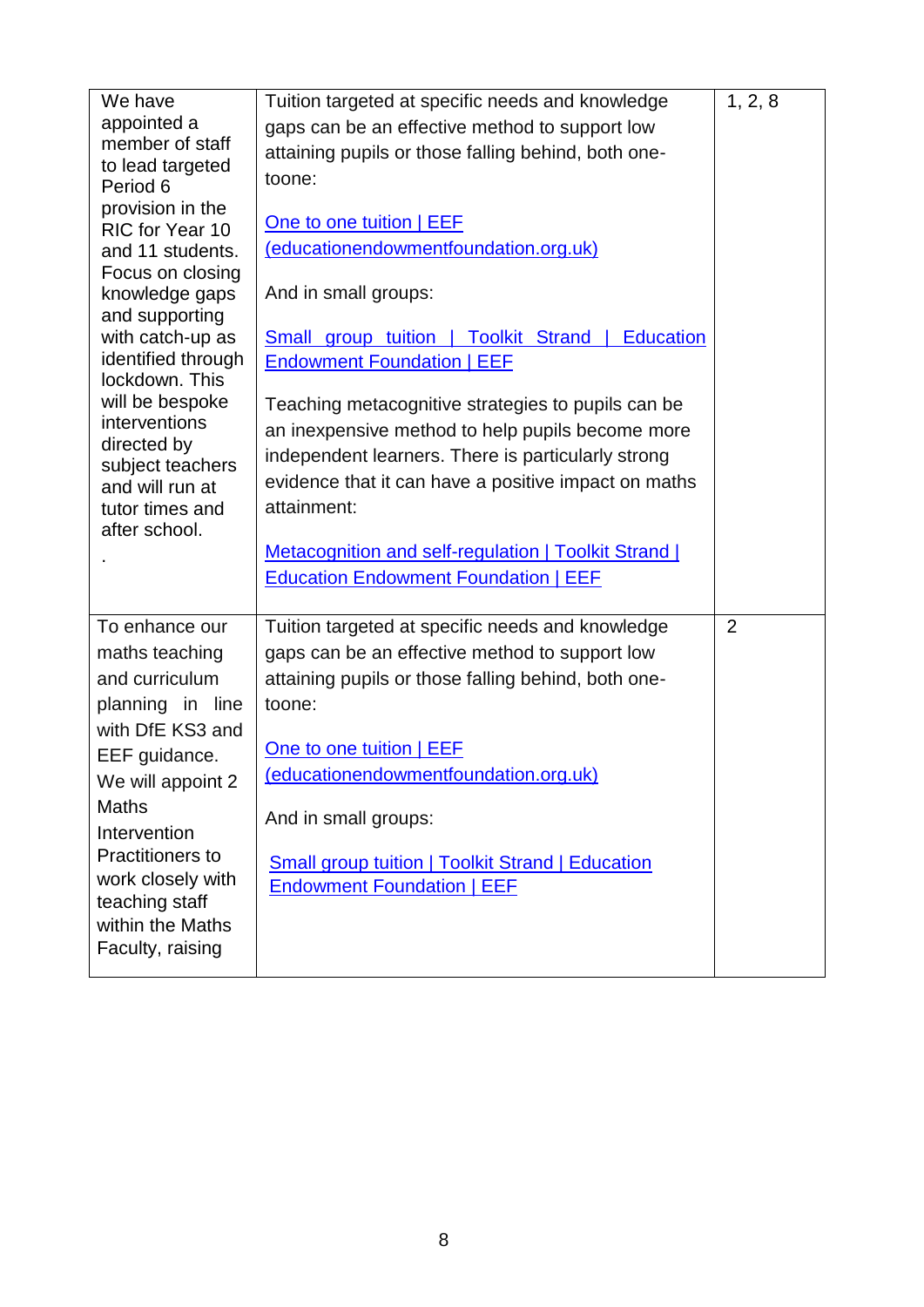| student                                |                                                         |   |
|----------------------------------------|---------------------------------------------------------|---|
| attainment, with a<br>focus on Pupil   |                                                         |   |
| Premium                                |                                                         |   |
| students. To                           |                                                         |   |
| concentrate on                         |                                                         |   |
| identifying                            |                                                         |   |
| students who are                       |                                                         |   |
| performing below<br>age-related        |                                                         |   |
| expectations in                        |                                                         |   |
| maths/numeracy,                        |                                                         |   |
| and working with<br>them either on a   |                                                         |   |
| one to one basis                       |                                                         |   |
| or in small groups,                    |                                                         |   |
| providing these                        |                                                         |   |
| students with<br>learning strategies   |                                                         |   |
| that enables them                      |                                                         |   |
| to access and                          |                                                         |   |
| make progress<br>across the            |                                                         |   |
| curriculum.                            |                                                         |   |
|                                        |                                                         |   |
|                                        |                                                         |   |
| School-led                             | <b>Small group tuition   Toolkit Strand   Education</b> | 3 |
| tutoring in                            | <b>Endowment Foundation   EEF</b>                       |   |
| English, maths,                        |                                                         |   |
| science and MFL<br>for KS4 students.   |                                                         |   |
| This will be                           |                                                         |   |
| delivered in small                     |                                                         |   |
| groups weekly after                    |                                                         |   |
| school. Students                       |                                                         |   |
| will be identified<br>from PG data for |                                                         |   |
| targeted academic                      |                                                         |   |
|                                        |                                                         |   |
| support in these                       |                                                         |   |
| Subjects.                              |                                                         |   |
|                                        |                                                         |   |
|                                        |                                                         |   |
|                                        |                                                         |   |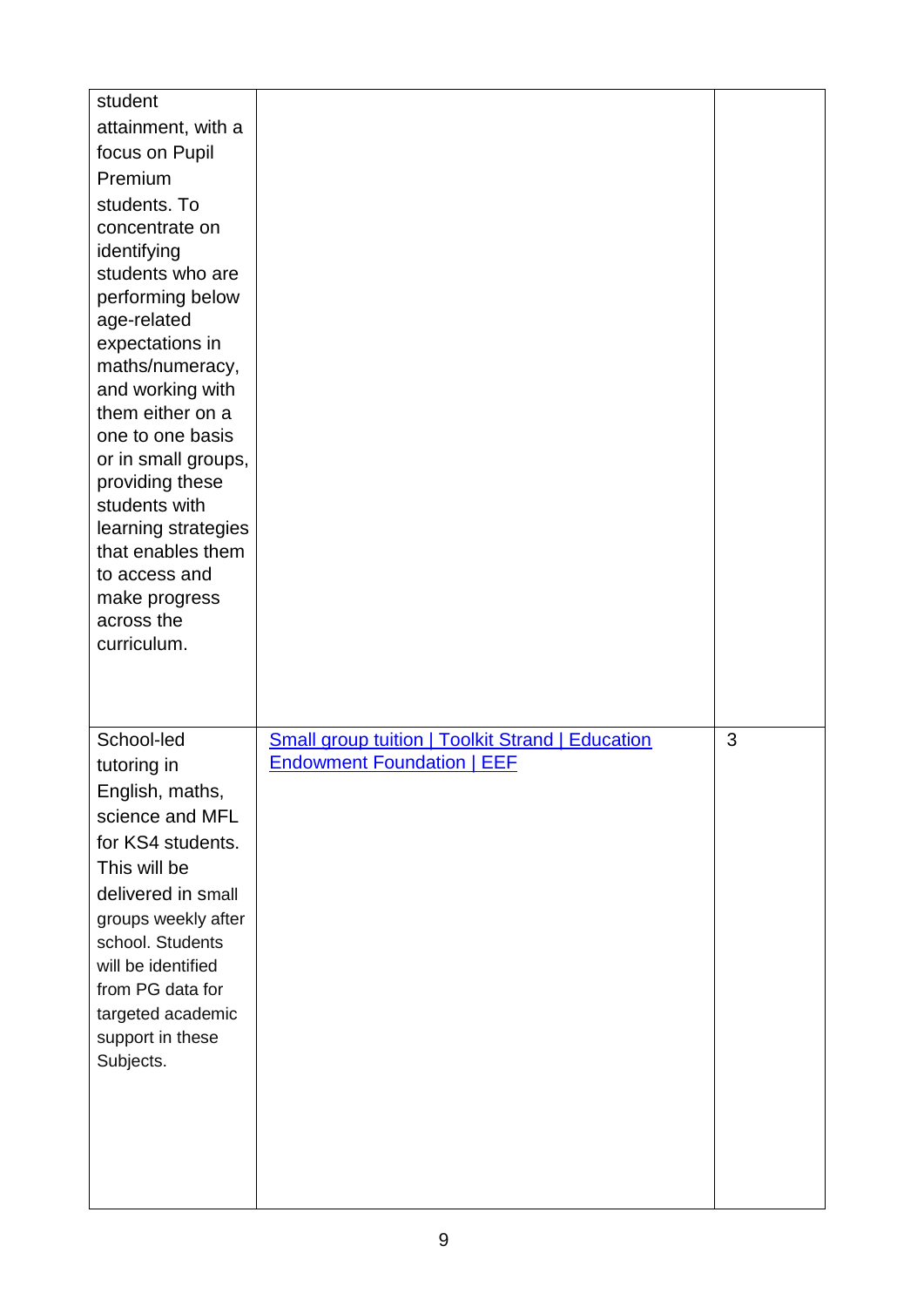#### **Wider strategies (for example, related to attendance, behaviour, wellbeing)**

#### Budgeted cost: £95,000

| <b>Activity</b>                                                                                                                                                                                                                                                                                                                                                                                                           | Evidence that supports this approach                                                                                                                                                                                                                                                                                                                                                                                                                                                                                                                                                                                                                                                                                                                                                                                                                                                                                                                                                                                                                                                                                                                                                                                   | <b>Challeng</b> |
|---------------------------------------------------------------------------------------------------------------------------------------------------------------------------------------------------------------------------------------------------------------------------------------------------------------------------------------------------------------------------------------------------------------------------|------------------------------------------------------------------------------------------------------------------------------------------------------------------------------------------------------------------------------------------------------------------------------------------------------------------------------------------------------------------------------------------------------------------------------------------------------------------------------------------------------------------------------------------------------------------------------------------------------------------------------------------------------------------------------------------------------------------------------------------------------------------------------------------------------------------------------------------------------------------------------------------------------------------------------------------------------------------------------------------------------------------------------------------------------------------------------------------------------------------------------------------------------------------------------------------------------------------------|-----------------|
|                                                                                                                                                                                                                                                                                                                                                                                                                           |                                                                                                                                                                                                                                                                                                                                                                                                                                                                                                                                                                                                                                                                                                                                                                                                                                                                                                                                                                                                                                                                                                                                                                                                                        | e<br>number(s)  |
|                                                                                                                                                                                                                                                                                                                                                                                                                           |                                                                                                                                                                                                                                                                                                                                                                                                                                                                                                                                                                                                                                                                                                                                                                                                                                                                                                                                                                                                                                                                                                                                                                                                                        |                 |
|                                                                                                                                                                                                                                                                                                                                                                                                                           |                                                                                                                                                                                                                                                                                                                                                                                                                                                                                                                                                                                                                                                                                                                                                                                                                                                                                                                                                                                                                                                                                                                                                                                                                        | addresse<br>d   |
| We will fund<br>5 Student<br>support<br>leaders who<br>will work with<br>disadvantage<br>d students<br>and their<br>families to<br>support their<br>behaviour,<br>attendance<br>and<br>wellbeing.<br><b>Activities will</b><br>include KS3<br><b>Breakfast</b><br>club, Parental<br>coffee<br>mornings,<br>Academic<br>Mentoring,<br>1:1 social and<br>emotional<br>support,<br><b>EBSA</b><br>planning and<br>monitoring | The impact of EBSA on young people is far reaching.<br>Outcomes for young people who display EBSA include<br>poor academic attainment, reduced social opportunities<br>and limited employment opportunities (Garry, 1996;<br>Pellegrini, 2007 and Taylor, 2012).<br>https://documents.hants.gov.uk/childrensservices/EBSA-<br>good-practice-guidance.pdf<br>EEF findings show Parental engagement has a positive<br>impact on average of 4 months' additional progress.<br>Inttps://educationendowmentfoundation.org.uk/educati<br>on-evidence/teaching-learning-<br>toolkit/parentalengagement<br>Both targeted Behaviour interventions and universal<br>approaches have positive overall effects on learning<br>outcomes (+ 4 months). We have implemented a<br>combination of behaviour approaches to reduce overall<br>disruption and provide tailored support where required.<br>https://educationendowmentfoundation.org.uk/educatio<br>n-evidence/teaching-learning-<br>toolkit/behaviourinterventions<br>Building positive relationships with pupils has a huge<br>impact on students' engagement with school<br>When the Adults Change Everything Changes - Paul<br>Dix 2017 https://whentheadultschange.com/ | 4, 5, 6, 7      |
| We will<br>commission a<br>part time<br>Youth worker<br>to support<br>disadvantaged<br>students                                                                                                                                                                                                                                                                                                                           | Targeted Behaviour interventions have positive overall<br>effects on learning outcomes (+4 months). We have<br>implemented a combination of behaviour approaches to<br>reduce overall disruption and provide tailored support<br>where required.                                                                                                                                                                                                                                                                                                                                                                                                                                                                                                                                                                                                                                                                                                                                                                                                                                                                                                                                                                       | 5, 7            |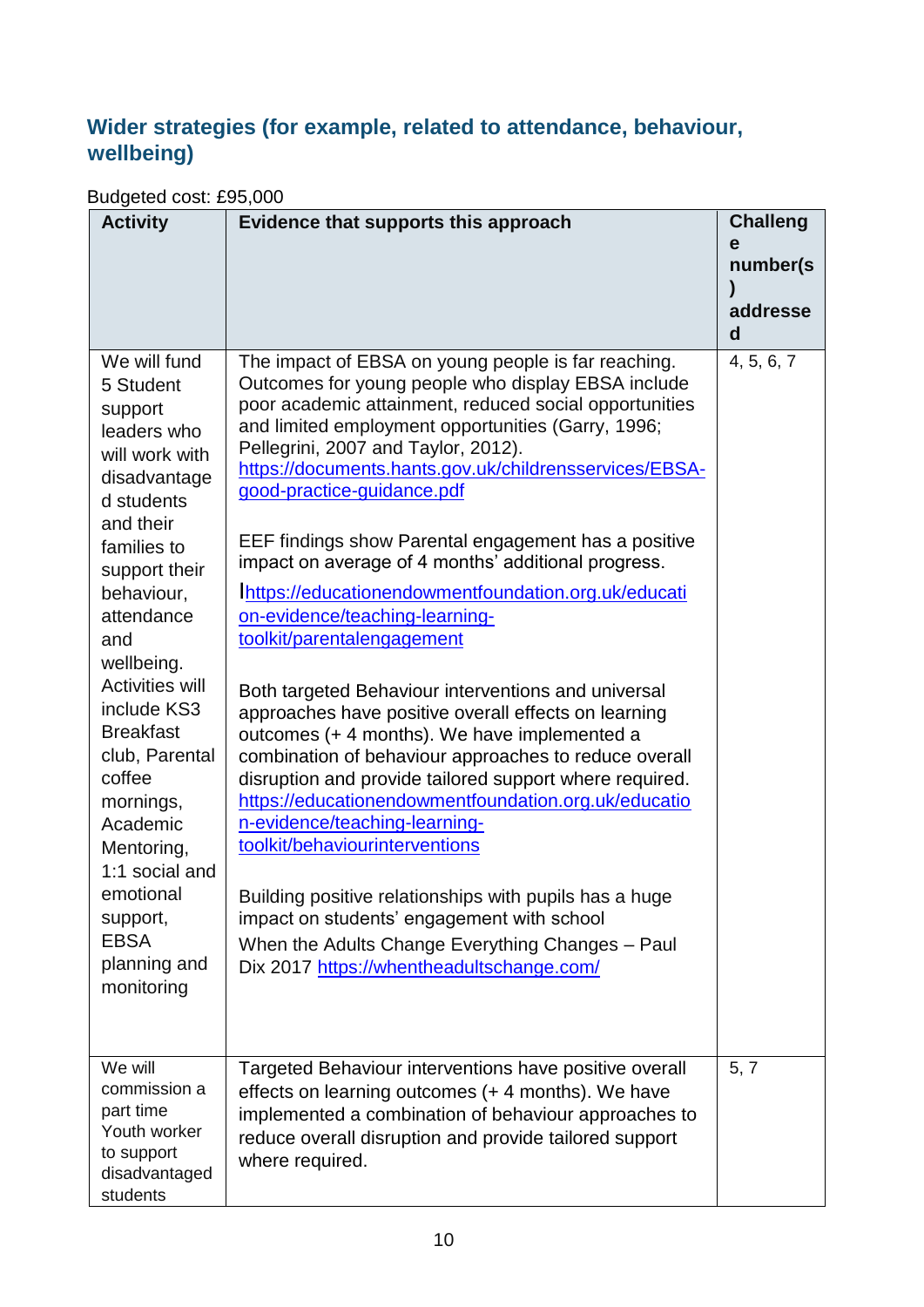| risky<br>whose<br>behaviour<br>affects<br>their<br>well-being and<br>puts them at<br>risk of<br>exclusion.<br>Students will<br>have a 1:1<br>session<br>weekly. | https://educationendowmentfoundation.org.uk/educatio<br>n-evidence/teaching-learning-<br>toolkit/behaviourinterventions                                                                                 |     |
|-----------------------------------------------------------------------------------------------------------------------------------------------------------------|---------------------------------------------------------------------------------------------------------------------------------------------------------------------------------------------------------|-----|
| Contingency<br>fund for acute<br>issues.                                                                                                                        | Based on our experiences and those of similar schools<br>to ours, we have identified a need to set a small amount<br>of funding aside to respond quickly to needs that have<br>not yet been identified. | All |

### **Total budgeted cost: £262,000**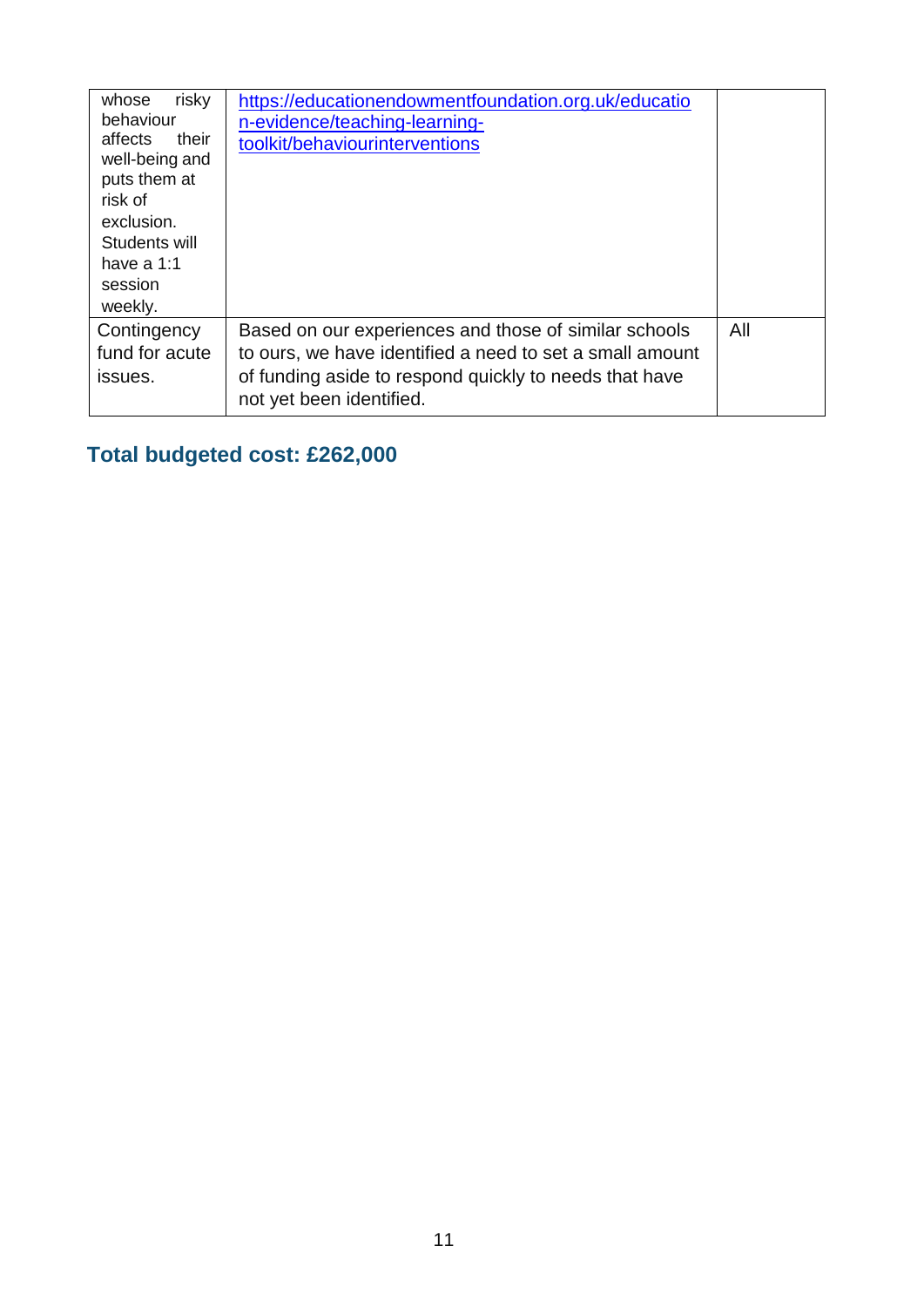## **Part B: Review of outcomes in the previous academic year**

### **Pupil premium strategy outcomes**

This details the impact that our pupil premium activity had on pupils in the 2020 to 2021 academic year.

Our Teacher Assessed Grades for 2020/21 suggested that the performance of disadvantaged pupils was higher than in the previous 2 years in English and Maths, as were the Progress 8 figure and the Attainment 8. The gap between PP students and their peers has narrowed at 4+ and 5+ for both English and Maths, but has widened at 7+

Covid-19 disrupted all of our subject areas to varying degrees. As evidenced in schools across the country, partial closure was most detrimental to disadvantaged pupils, although here many accessed in school provision during lockdown. The impact was mitigated by our resolution to maintain a high-quality curriculum, including during periods of partial closure, where teachers delivered lessons online and in person to our most vulnerable pupils. Student Support Leaders monitored access to online lessons and followed up on non-engagement, especially with the disadvantaged students.

Although overall attendance in 2020/21 was lower than in the preceding 3 years at 93.74%%, it was higher than the national average. Absence among disadvantaged pupils was 5.49%% higher than their peers and persistent absence 34.94% higher. These gaps are larger than in the previous year, which is why attendance is a focus of our current plan.

Our assessments demonstrated that pupil behaviour, wellbeing and mental health were significantly impacted last year, primarily due to COVID-19-related issues. The impact was particularly acute for disadvantaged pupils. We used pupil premium funding to provide wellbeing support for all pupils, and targeted interventions where required. We are building on that approach in our new plan.

### **Externally provided programmes**

*Please include the names of any non-DfE programmes that you purchased in the previous academic year. This will help the Department for Education identify which ones are popular in England* 

| <b>Programme</b> | <b>Provider</b> |
|------------------|-----------------|
| NTP programme    | <b>MyTutor</b>  |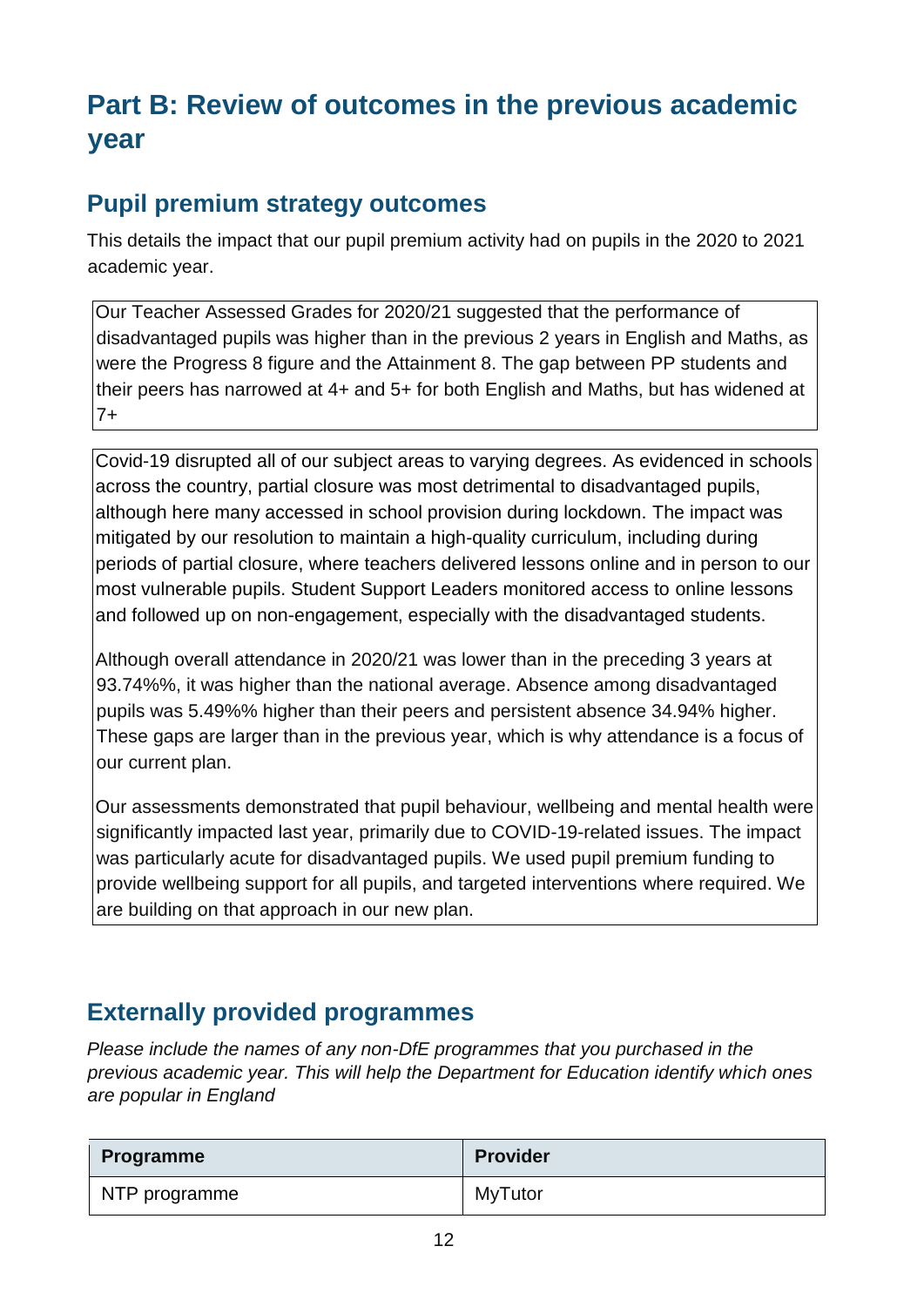| 15 week English Tutoring. 36 students in<br>Years 7-9 (12 in each Year group).                                 |  |
|----------------------------------------------------------------------------------------------------------------|--|
| 15 week tutoring programme for Year 10.<br>18 students - English tutoring.<br>$6$ students – science tutoring. |  |

## **Service pupil premium funding (optional)**

*For schools that receive this funding, you may wish to provide the following information:* 

| <b>Measure</b>                                                                    | <b>Details</b>                                                                                                                                                                                                                                                                                                                                                                                                                                                                                                                                                                                                                                                                                                                                                                                                                                                                                     |
|-----------------------------------------------------------------------------------|----------------------------------------------------------------------------------------------------------------------------------------------------------------------------------------------------------------------------------------------------------------------------------------------------------------------------------------------------------------------------------------------------------------------------------------------------------------------------------------------------------------------------------------------------------------------------------------------------------------------------------------------------------------------------------------------------------------------------------------------------------------------------------------------------------------------------------------------------------------------------------------------------|
| How did you spend your service pupil<br>premium allocation last academic year?    | In order to support our service children we<br>have a pastoral system which can cater for<br>the individual needs of students. Parents<br>often write in and let us know about a<br>deployment. The Student Support Leader<br>(one in each year part funded by the service<br>child premium) support that student where<br>needed or can reassure parents that the<br>young person is doing well in school. We<br>also sign post parents for additional support<br>where there are more complex concerns<br>around the young person. The school and<br>its cluster primaries employ a Parent<br>Support Advisor to coordinate this. The<br>school attends a network of local schools<br>where research and strategies are<br>discussed along with new support available.<br>Most recently the school have used the<br>newly formed 'Anchoring Minds' to help two<br>families in need of extra help |
| What was the impact of that spending on<br>service pupil premium eligible pupils? | TAGs for Year 11 GCSE in 2021 show<br>that our service students perform<br>consistently better than their peers. $A8 =$<br>57.99 (non-service 53.15), 4+E&M =<br>$85.4\%$ (78.4%), 5+ E&M = 63.4%<br>$(53.7\%)$ , 7+E&M = 31.7% (18.15%).                                                                                                                                                                                                                                                                                                                                                                                                                                                                                                                                                                                                                                                          |